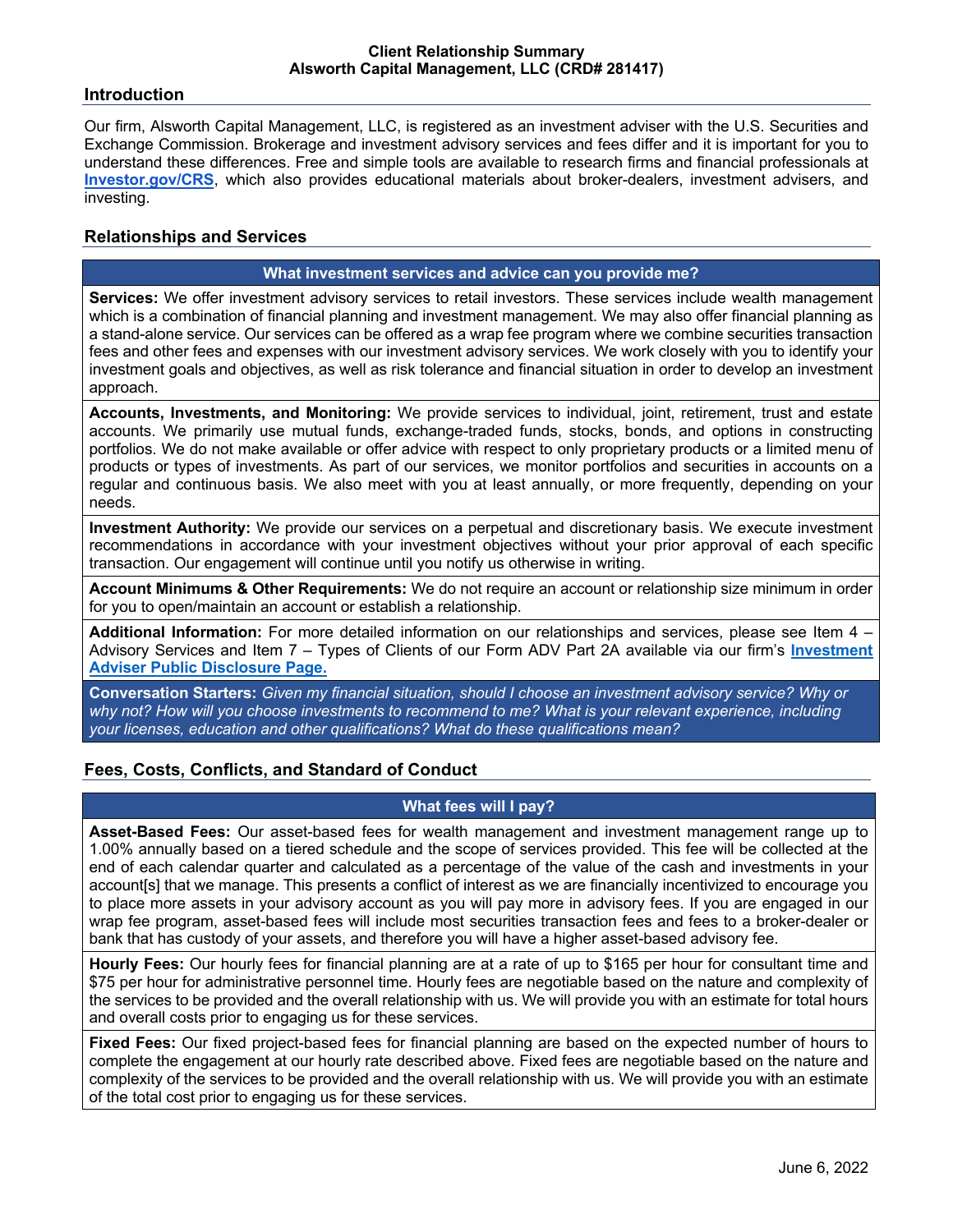**Other Fees & Costs:** In addition to our advisory fee, you will also be responsible for custody fees, account administrative fees, fees and expenses related to mutual funds and applicable securities transaction fees. If you are in our wrap fee program, applicable securities transaction fees will be included in our advisory fees.

**Additional Information: You will pay fees and costs whether you make or lose money on your investments.**  Fees and costs will reduce any amount of money you make on your investments over time. Please make sure you understand what fees and costs you are paying. For more detailed information on our fees, please see Item 5 – Fees and Compensation of our Form ADV Part 2A available via our firm's **Investment Adviser Public Disclosure Page.**

**Conversation Starters**: *Help me understand how these fees and costs might affect my investments. If I give you \$10,000 to invest, how much will go to fees and costs, and how much will be invested for me?*

#### **What are your legal obligations to me when acting as my investment adviser? How else does your firm make money and what conflicts of interest do you have?**

*When we act as your investment adviser*, we have to act in your best interest and not put our interests ahead of yours. At the same time, the way we make money creates some conflicts with your interests. You should understand and ask us about these conflicts because they can affect the investment advice that we provide you. Here is an example to help you understand what this means.

Some of our financial professionals are licensed as insurance agents. In addition to our services, your financial professional will offer you insurance products in their separate capacity as an insurance agent. The fees charged for the implementation of insurance products are separate from our advisory fees, where your financial professional will earn commission-based compensation for the implementation of an insurance product. Therefore, there is a financial incentive to recommend that you implement insurance through our financial professionals.

**Additional Information:** For more detailed information, please see Item 10 – Financial Industry Activities and Affiliations, Item 12 – Brokerage Practices and Item 14 – Client Referrals and Other Compensation of our Form ADV Part 2A available via our firm's **Investment Adviser Public Disclosure Page.**

**Conversation Starters:** *How might your conflicts of interest affect me, and how will you address them?*

#### **How do your financial professionals make money?**

Our financial professional is compensated based on an agreed-upon annual salary. Additionally, our financial professional receives dividend distributions based on the overall revenue generated by the firm. This means our financial professional has an incentive to increase the asset size in the relationship or solicit new business, taking time away from the day-to-day servicing of existing clients.

# **Disciplinary History**

**Do you or your financial professionals have legal or disciplinary history?**

No. You can visit **Investor.gov/CRS** for a free and simple search tool to research our firm and our financial professionals.

**Conversation Starters:** *As a financial professional, do you have any disciplinary history? For what type of conduct?*

# **Additional Information**

You can find additional information about our investment advisory services by viewing our Form ADV Part 2A available via our firm's **Investment Adviser Public Disclosure Page** or by visiting **www.alsworthcapital.com**. You can request up to date information and a copy of our client relationship summary by contacting us at **(607) 973- 2665**.

**Conversation Starters:** *Who is my primary contact person? Is he or she a representative of an investment advisor? Who can I talk to if I have concerns about how this person is treating me?*